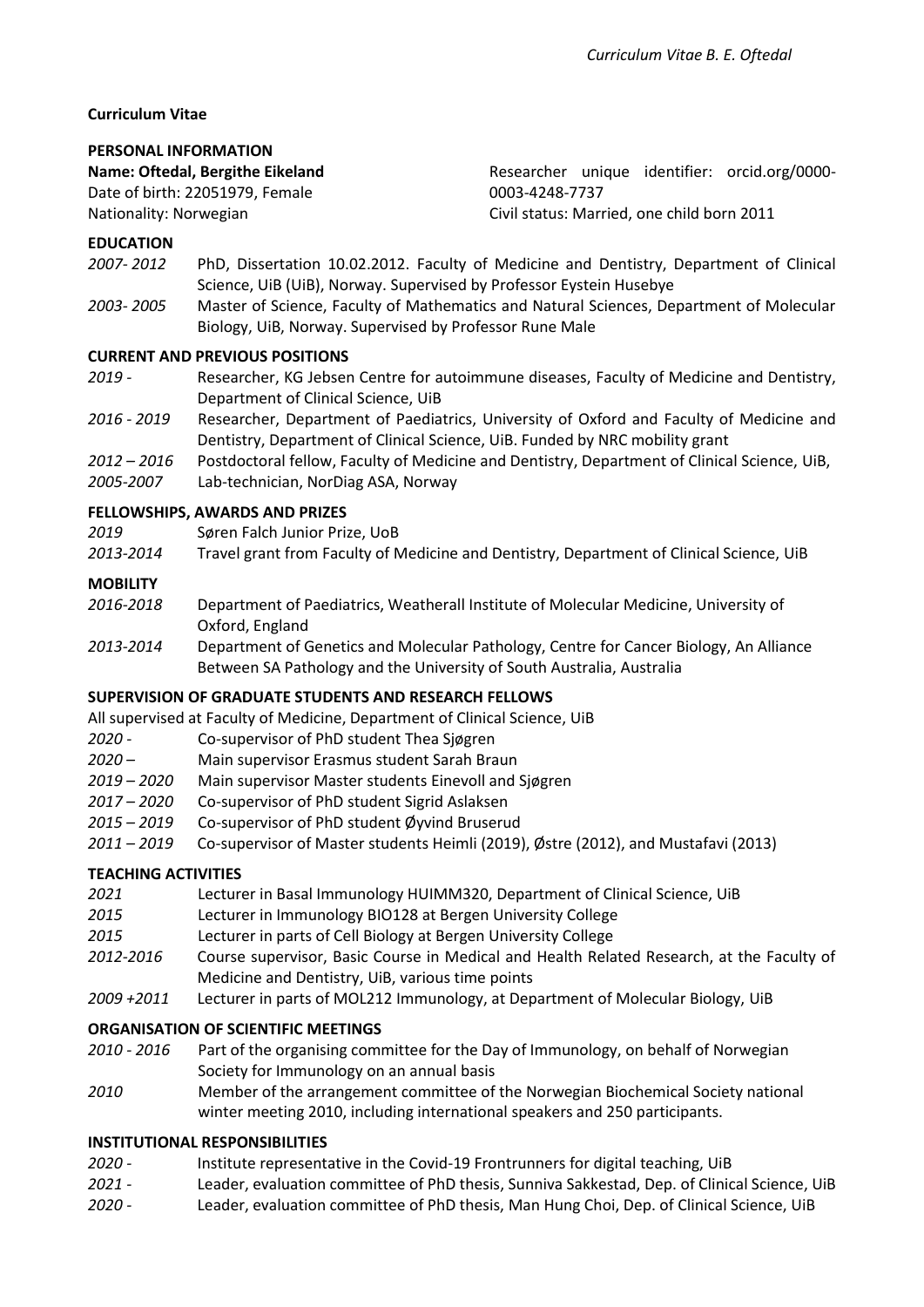| 2020-     | Sensor for Bachelor thesis in Nutrition, Dep. of Clinical Science, UiB                            |
|-----------|---------------------------------------------------------------------------------------------------|
| 2019-     | Sensor for written exams at BIO128, Bergen University College, Norway                             |
| $2019 -$  | Member of reference group for Committee for carrier policy lead by Pro-Rector Hagen, UiB          |
| $2019 -$  | Deputy member of the election committee at the Dep. of Clinical Science, UiB                      |
| 2018-2020 | Mid-term evaluator of 4 PhD candidates, Department of Clinical Science, UiB                       |
| 2016      | Leader, evaluation committee of PhD thesis, Knut Anders Mosevoll, Dep of Clinical Science,<br>UiB |
| 2015      | Leader, evaluation committee of PhD thesis, M. Karlsen, Dep of Clinical Science, UiB              |

- *2015* Sensor for written exams at BIO128, Bergen University College, Norway
- *2014 –2016* Representative in the extended research committee at the Faculty of Medicine and Dentistry, Dep. of Clinical Science, UiB
- *2013* Sensor for two master exams in Nutrition at the Faculty of Medicine, UiB

#### **PROJECT MANAGEMENT EXPERIENCE**

- *2022-2027* "21-Hydroxylase reactive B cells and their immunotherapeutic potential in autoimmune Addison's disease". Funded by the Novo Nordic Fundation. 10 000 000 DKK. **Oftedal is the project leader**.
- *2021-2024* "Will B-cell tell the tales? Autoimmune B cells in autoimmune Addison's disease". Funded by the Regional Health Authorities. 3 000 000 NOK, **Oftedal is the project leader**.
- *2017-2021* "KG Jebsen center for autoimmune disorders". A national centre established in Bergen, where Oftedal is a principal investigator. Funded by KG Jebsen, 18 000 000.
- *2017-2020* "Identification of novel monogenic autoimmune syndromes". Partners are Husebye, Bratland and Wolff. Funded by Norwegian Research Council, 4 000 000 NOK.
- *2016-2019* "New perspectives on regulation of peripheral tissue antigen expression within the thymus". **Oftedal is the project leader.** Partners are Georg Holländer and Eystein Husebye. Funded by the Norwegian Research Council. 3 328 000 NOK

## **COMMISSIONS OF TRUST**

| 2020- | Board member Norwegian Society for Immunology |
|-------|-----------------------------------------------|
|-------|-----------------------------------------------|

- *2018-* Associated Editor, Understanding Health, Frontiers for Young Minds
- *2018-* Review Editor in Immunological Tolerance and Regulation, Frontiers
- *2016-* Reviewer for Molecular Immunology, Scandinavian Journal of Immunology, International Journal of Human Anatomy, Frontiers in Immunology, Nature Communications Biology
- *2009-* Board member Norwegian Society of Immunology, Bergen Branch
- *2009-* Member, Research Network "Norwegian Society of Immunology"

*2007-2011* Board member Norwegian Biochemical Society, Bergen, Norway

*2004* Student representative in the educational committee at the Faculty of Mathematics and Natural Sciences, Department of Molecular Biology, UiB, and leader of the student organization at institute of molecular biology, UiB

#### **MEMBERSHIPS OF ACADEMIES / SCIENTIFIC SOCIETIES**

*2010 - dd* Member of the Norwegian Society for Immunology

#### **MAJOR COLLABORATIONS**

- o Professor Georg Höllander, Weatherall Institute of Molecular Medicine, University of Oxford, Oxford, UK o Dr. Adam Handel, Weatherall Institute of Molecular Medicine, University of Oxford, Oxford, UK
- o Professor Hamish S. Scott, Molecular Pathology, SA Health, Adelaide, Australia
- o Professor Jakub Abramson, Weismann Institute of Science, Rehovot, Israel

o MD PhD Elizaveta Orlova, Children's hospital in Moscow, Russia

# **TALKS AND CONFERENCES**

- 2016 Invited speaker, 12<sup>th</sup> Annual Symposium on Primary Immunodeficiency Diseases, California, USA
- 2016 Selected speaker at the 43<sup>rd</sup> Scandinavian Society for Immunology meeting, Turku, Finland.
- *2015* Selected speaker at The Thymus Meeting 2015, Venice, Italy
- *2015* Invited speaker at the Norwegian Immunological Society annual meeting

#### **CAREER BREAKS**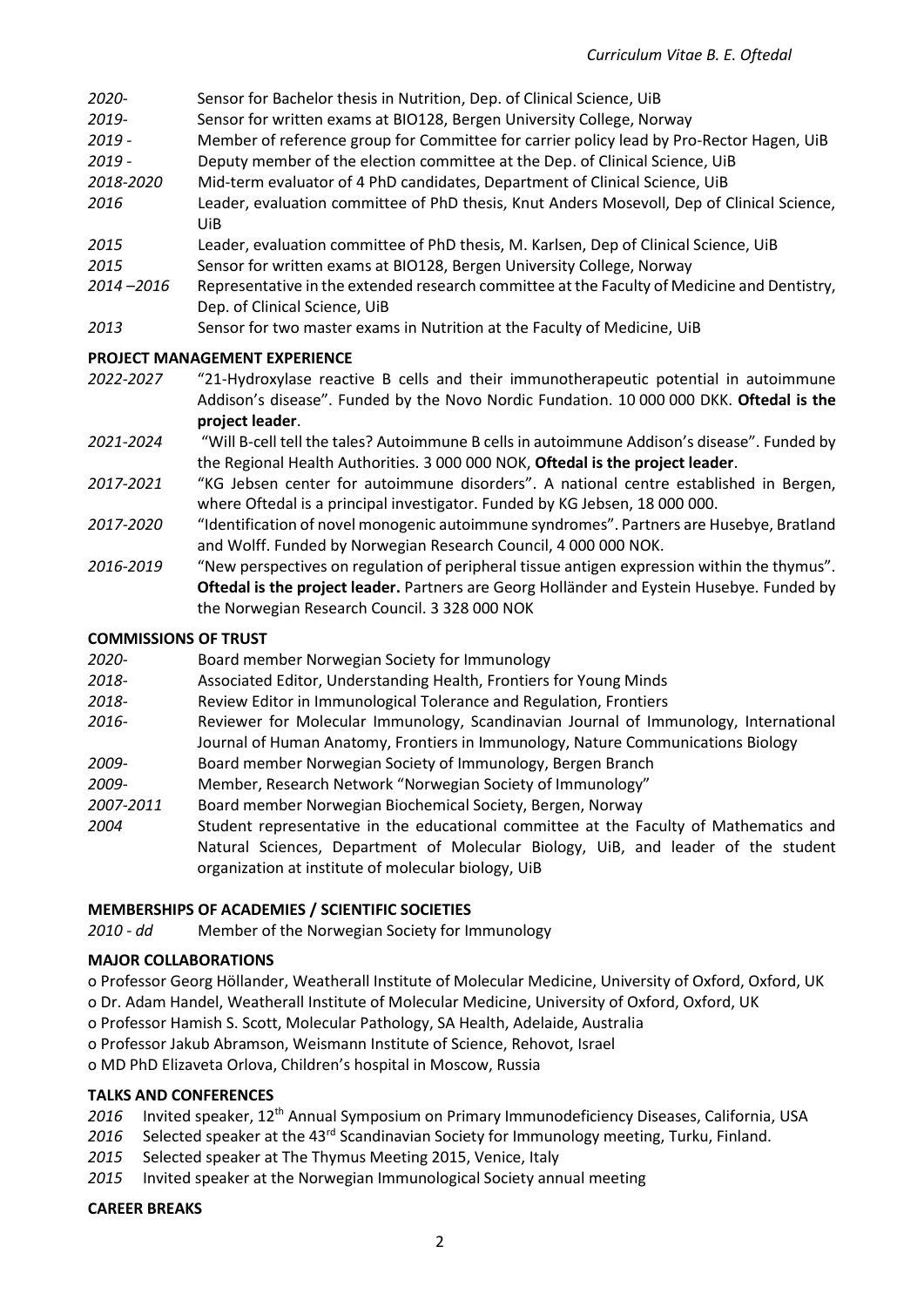*10.02.2011-10.09.2011* Maternity-leave, 7 months

## **RESEARCH PROFILE**

Since my dissertation in February 2012 with the thesis "Autoimmune polyendocrine syndrome type I, -Novel diagnostic assays and immune regulation", I have been interested in the autoimmune regulator (AIRE) gene which is expressed in the thymus, and how malfunction of this gene cause organ-specific autoimmune disease. I am particularly fascinated by the thymus microenvironment and its essential function in establishing immunologic tolerance, and how this is broken in patients with organ specific autoimmune diseases, and my research stay with Professor Georg Holländer extended my knowledge and methodological repertoire in this regard. I have acquired additional skills in genetics and analysis of genome data, which is reflected by my research-stay with Professor Hamish Scott. This trait has already led to one excellent publication, and I aim to follow and expand this in future studies. My long-term goal is to characterise genetic and molecular mechanisms of gene regulation within the adaptive immune system that are crucial for the development of tolerant T cells and B cells and combine this knowledge in multivariant disease models to better predict the onset of autoimmune tissue destruction. Expected outcomes may have direct consequences for patient diagnosis, care and follow-up, as well as collateral findings that might influence other aspects of a healthy immune system (e.g. cancer). I am interested in establishing high throughput methods and have established single cell sequencing at the Department of Clinical Science, and to keep my translation perspective by combine information from mice models with well characterised human materials. In addition, I am ambitious to extend my international network with the possibility for long-term collaborations.

#### **LIST OF PEER REVIEWED PUBLICATIONS**

h-index: 13; number of total peer-reviewed publications 29; 26 original papers, 3 review papers, in addition 2 book chapters. Number of citations: 456 (webofknowledge.com)

## **Manuscripts under review:**

*Aire-expressing ILC3 like cells are essential for induction of Candida-specific Th17 1response* J Dobeš, A Binyamin, **BE Oftedal**, …, ES Husebye, J Abramson Second revision with Nature Immunology

# **Original papers:**

28. *Transcriptional Changes in Regulatory T Cells From Patients With Autoimmune Polyendocrine Syndrome Type 1 Suggest Functional Impairment of Lipid Metabolism and Gut Homing*.

Berger AH, Bratland E, Sjøgren T, Heimli M, Tyssedal T, Bruserud Ø, Johansson S, Husebye ES, **Oftedal BE**, Wolff ASB.

Front Immunol. 2021 Aug 30;12:722860. doi: 10.3389/fimmu.2021.722860. eCollection 2021.

27. *Mechanistic dissection of dominant AIRE mutations in mouse models reveals AIRE autoregulation* Yael Goldfarb, Tal Givony, Noam Kadouri, Jan Dobeš, Cristina Peligero-Cruz, Itay Zalayat, Golda Damari, Bareket Dassa, Shifra Ben-Dor, Yael Gruper**, Bergithe E Oftedal**, Eirik Bratland, Martina M Erichsen, Amund Berger, Ayelet Avin, Shir Nevo, Uku Haljasorg, Yael Kuperman, Adi Ulman, Rebecca Haffner-Krausz, Ziv Porat, Ulus Atasoy, Dena Leshkowitz, Eystein S Husebye, Jakub Abramson

J Exp Med. 2021 Nov 1;218(11):e20201076. doi: 10.1084/jem.20201076. Epub 2021 Sep 3.

26. *The chaperonin CCT8 controls proteostasis essential for T cell maturation, selection, and function* **Bergithe E Oftedal**, Stefano Maio, Adam Handel, Madeleine PJ White, Duncan Howie, Simon Davis, Nicolas Prevot, Ioanna A. Rota, Mary E Deadman, Benedikt M Kessler, Roman Fischer, Nikolaus S Trede, Erdinc Sezgin, Rick M Maizels, Georg A Holländer

Nature Communications Biology, Commun Biol 4, 681 (2021). https://doi.org/10.1038/s42003-021-02203-0

25. *The natural history of 21-hydroxylase autoantibodies in autoimmune Addison's disease* Anette Boe Wolff, Lars Breivik, Karl Ove Hufthammer, Marianne Aardal Grytaas, Eirik Bratland, Eystein Sverre Husebye, and **Bergithe Eikeland Oftedal**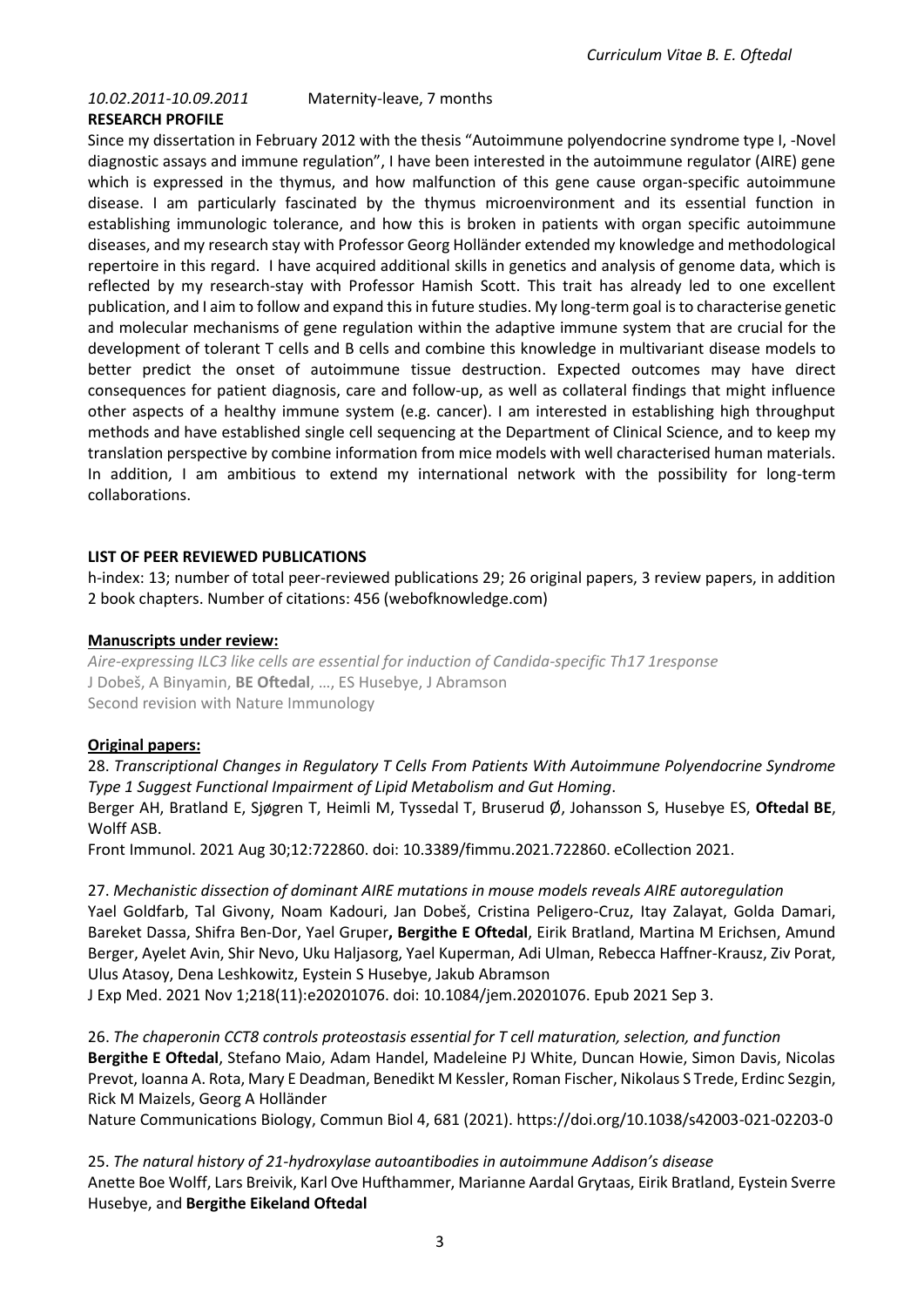DOI: https://doi.org/10.1530/EJE-20-1268, Volume/Issue: Volume 184: Issue 4, Page Range: 607–615

24. *GWAS for autoimmune Addison's disease identifies multiple risk loci and highlights AIRE in disease susceptibility.*

D Eriksson, EC Røyrvik, M Aranda-Guillén, AH Berger, N Landegren, HA Alvarez, Å Hallgren, M Grytaas, S Ström, E Bratland, I Botusan, **BE Oftedal** ,…, S Johansson, O Kämpe, ES Husebye. Nat Commun. 2021 Feb 11;12(1):959. doi: 10.1038/s41467-021-21015-8.

23. *Coexistence of Congenital Adrenal Hyperplasia and Autoimmune Addison's Disease.* Aslaksen S, Methlie P, Vigeland MD, Jøssang DE, Wolff AB, Sheng Y, **Oftedal BE**, Skinningsrud B, Undlien DE, Selmer KK, Husebye ES, Bratland E.

Front Endocrinol (Lausanne). 2019 Sep 27;10:648. doi: 10.3389/fendo.2019.00648.

22. *Identification and characterization of rare toll-like receptor 3 variants in patients with autoimmune Addison's disease.*

Aslaksen S, Wolff AB, Vigeland MD, Breivik L, Sheng Y, **Oftedal BE**, Artaza H, Skinningsrud B, Undlien DE, Selmer KK, Husebye ES, Bratland E.

J Transl Autoimmun. 2019 May 28;1:100005. doi: 10.1016/j.jtauto.2019.100005.

*21. 21-hydroxylase autoantibodies are more prevalent in Turner syndrome but without an association to the autoimmune polyendocrine syndrome type I.*

Berglund A, Cleemann L, **Oftedal BE**, Holm K, Husebye ES, Gravholt CH. Clin Exp Immunol. 2018 Oct 29. doi: 10.1111/cei.13231. PMID: 30372540

*20.Oral microbiota in autoimmune polyendocrine syndrome type 1.*  Bruserud Ø, Siddiqui H, Marthinussen MC, Chen T, Jonsson R, **Oftedal BE**, Olsen I, Husebye ES, Wolff AB. J Oral Microbiol. 2018 Feb 26;10(1):1442986. doi: 10.1080/20002297.2018.1442986. PMID: 29503707

*19. Altered Immune Activation and IL-23 Signaling in Response to Candida albicans in Autoimmune Polyendocrine Syndrome Type 1.* 

Bruserud Ø, Bratland E, Hellesen A, Delaleu N, Reikvam H, **Oftedal BE**, Wolff ASB. Front Immunol. 2017 Sep 1;8:1074. doi: 10.3389/fimmu.2017.01074. eCollection 2017. PMID: 28919897

*18. Salivary gland dysfunction in patients with autoimmune polyendocrine syndrome type I*  **Bergithe E. Oftedal**, Mihaela Cuida, Martina M. Erichsen, Maria Tveiterås, Anja Østre, Daniel Hammenfors, Malin Johnsson, Kai Kisand, Reinhild Klein, Roland Jonsson, Anette S. B. Wolff.. Autoimmunity. 2017 Jun;50(4):211-222. doi: 10.1080/08916934.2017.1344972. Epub 2017 Jul 7. PMID: 28686485

*17. Expanding the phenotypic and genotypic landscape of autoimmune polyendocrine syndrome type-1.*  Elizaveta M. Orlova, Leila S. Sozaeva, Maria A. Kareva, **Bergithe E. Oftedal**, Anette S.B. Wolff, Lars Breivik, Ekaterina Y. Zakharova, Olle Kämpe, Per M. Knappskog, Valentina A. Peterkova, Eystein S. Husebye. J Clin Endocrinol Metab. 2017 Sep 1;102(9):3546-3556. doi: 10.1210/jc.2017-00139. PMID: 28911151

*16. T cell receptor assessment in autoimmune disease requires access to the most adjacent immunologically active organ* 

**Oftedal, B.E**., Lundgren, B.A., Hamm, D., Finstermeier, K., Gan, P.Y., Holdsworth, S.R., Hahn, C.N., Schreiber, A.W., and Scott, H.S.

J Autoimmun. 2017 Mar 15. pii: S0896-8411(16)30344-4. doi: 10.1016/j.jaut.2017.03.002. [Epub ahead of print]. PMID: 28318808

*15*. *A Variant in the BACH2 Gene Is Associated With Susceptibility to Autoimmune Addison's Disease in Humans*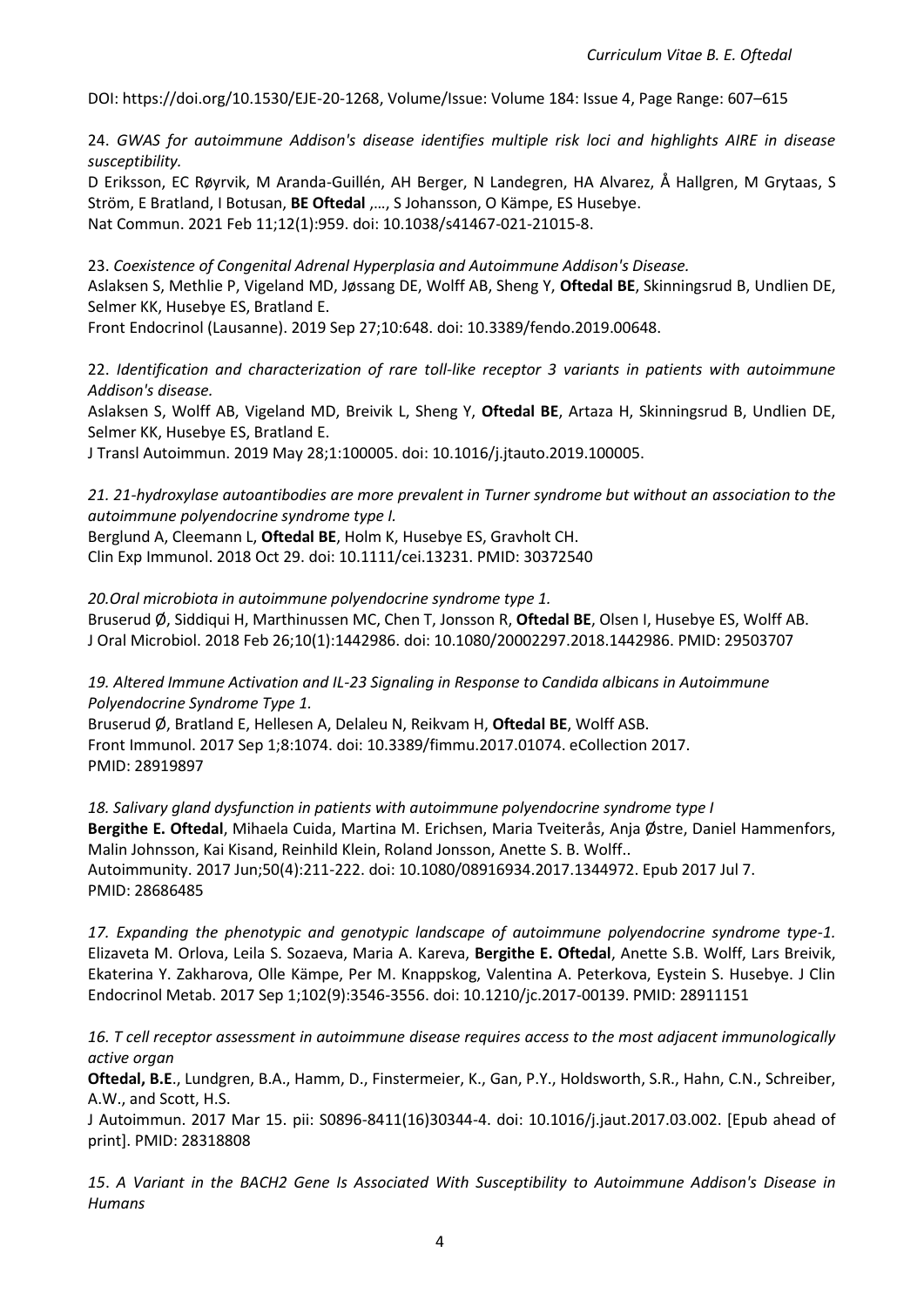Pazderska A, **Oftedal BE**, Napier CM, Ainsworth HF, Husebye ES, Cordell HJ, Pearce SH, Mitchell AL. J Clin Endocrinol Metab. 2016 Nov;101(11):3865-3869. Epub 2016 Sep 28. PMID: 27680876

*14. A longitudinal follow-up of Autoimmune polyendocrine syndrome type 1.* 

Bruserud Ø, **Oftedal BE**, Landegren N, Erichsen M, Bratland E, Lima K, Jørgensen AP, Myhre AG, Svartberg J, Fougner KJ, Bakke Å, Nedrebø BG, Mella B, Breivik L, Viken MK, Knappskog PM, Marthinussen MC, Løvås K, Kämpe O, Wolff AB, Husebye ES.

J Clin Endocrinol Metab. 2016 Jun 2:jc20161821. [Epub ahead of print] PMID: 27253668

*13. Dominant mutations in the autoimmune regulator AIRE are associated with common organ-specific autoimmune diseases* 

**Bergithe E. Oftedal**, Alexander Hellesen, Martina Moter Erichsen, Eirik Bratland, Ayelet Vardi, Jaakko Perheentupa, E. Helen Kemp, Torunn Fiskerstrand, Marte K. Viken, Anthony P. Weetman, Sarel J. Fleishman, Siddharth Banka, William G. Newman, W.A.C Sewell, Leila S. Sozaeva, Tetyana Zayats, Kristoffer Haugarvoll, Elizaveta M. Orlova, Jan Haavik, Stefan Johansson, Per M. Knappskog, Kristian Løvås, Anette S. B. Wolff, Jakub Abramson, Eystein S. Husebye

Immunity. 2015 Jun 16;42(6):1185-96. doi: 10.1016/j.immuni.2015.04.021. PMID: 26084028 Citations: 54 (webofknowledge.com)

## *Impact factor: 24.1*

*12. Revealing Missing Human Protein Isoforms Based on Ab Initio Prediction, RNA-seq and Proteomics*  Hu, Z.-Q., Scott, H.S., Qin, G.-G., Zheng, G.-Y., Chu, X., Xie, L., Adelson, D.L., **Oftedal, B.E**., Venugopal, P., Babic, M., Hahn, C.N., Bing Zhang, B., Wang, X.-J., Nan Li, N., and Wei, C.-C. SCIENTIFIC REPORTS 2015 Volume: 5, Article Number: 10940

*11. 8q13.1-q13.2 Deletion Associated With Inferior Cerebellar Vermian Hypoplasia and Digital Anomalies: A New Syndrome?* 

Mordaunt D, **Oftedal BE**, Scott HS, Coates D, Barnett C Pediatr Neurol. 2015 Feb;52(2):230-4.e1. doi: 10.1016/j.pediatrneurol.2014.09.002. PMID: 25693585

*10. Clinical and Serologic Parallels to APS-I in Patients with Thymomas and Autoantigen Transcripts in Their Tumors.* 

Wolff ASB, Kärner J,Owe JF, **Oftedal BE**, Gilhus NE. Erichsen MM, Kämpe E,‖ Meager A, Peterson P, Kisand K, Willcox N, Husebye ES

J Immunol. 2014 Oct 15;193(8):3880-90. doi: 10.4049/jimmunol.1401068. PMID: 25230752

*9. ARMC5 MUTATIONS ARE COMMON IN FAMILIAL BILATERAL MACRONODULAR ADRENAL HYPERPLASIA.* 

Gagliardi L, Schreiber AW, Hahn CN, Feng J, Cranston T, Boon H, Hotu C, **Oftedal BE**, Cutfield R, Adelson DL, Braund WJ, Gordon RD, Rees DA, Grossman AB, Torpy DJ, Scott HS. J Clin Endocrinol Metab. 2014 Jun 6:jc20141265. PMID:24905064 Citations: 36 (webofknowledge.com)

*8. A novel cell-based assay for measuring neutralizing autoantibodies against type I interferons in patients with autoimmune polyendocrine syndrome type 1.* Breivik L, **Oftedal BE**, Bøe Wolff AS, Bratland E, Orlova EM, Husebye ES.

Clin Immunol. 2014 Jul;153(1):220-7. doi: 10.1016/j.clim.2014.04.013. Epub 2014 May 2.

*7. Anti-Cytokine Autoantibodies Preceding Onset of Autoimmune Polyendocrine Syndrome Type I Features in Early Childhood.* 

Wolff AS, Sarkadi AK, Maródi L, Kärner J, Orlova E, **Oftedal BE**, Kisand K, Oláh E, Meloni A, Myhre AG, Husebye ES, Motaghedi R, Perheentupa J, Peterson P, Willcox N, Meager A. J Clin Immunol. 2013 Oct 26. [Epub ahead of print Citations: 27 (webofknowledge.com)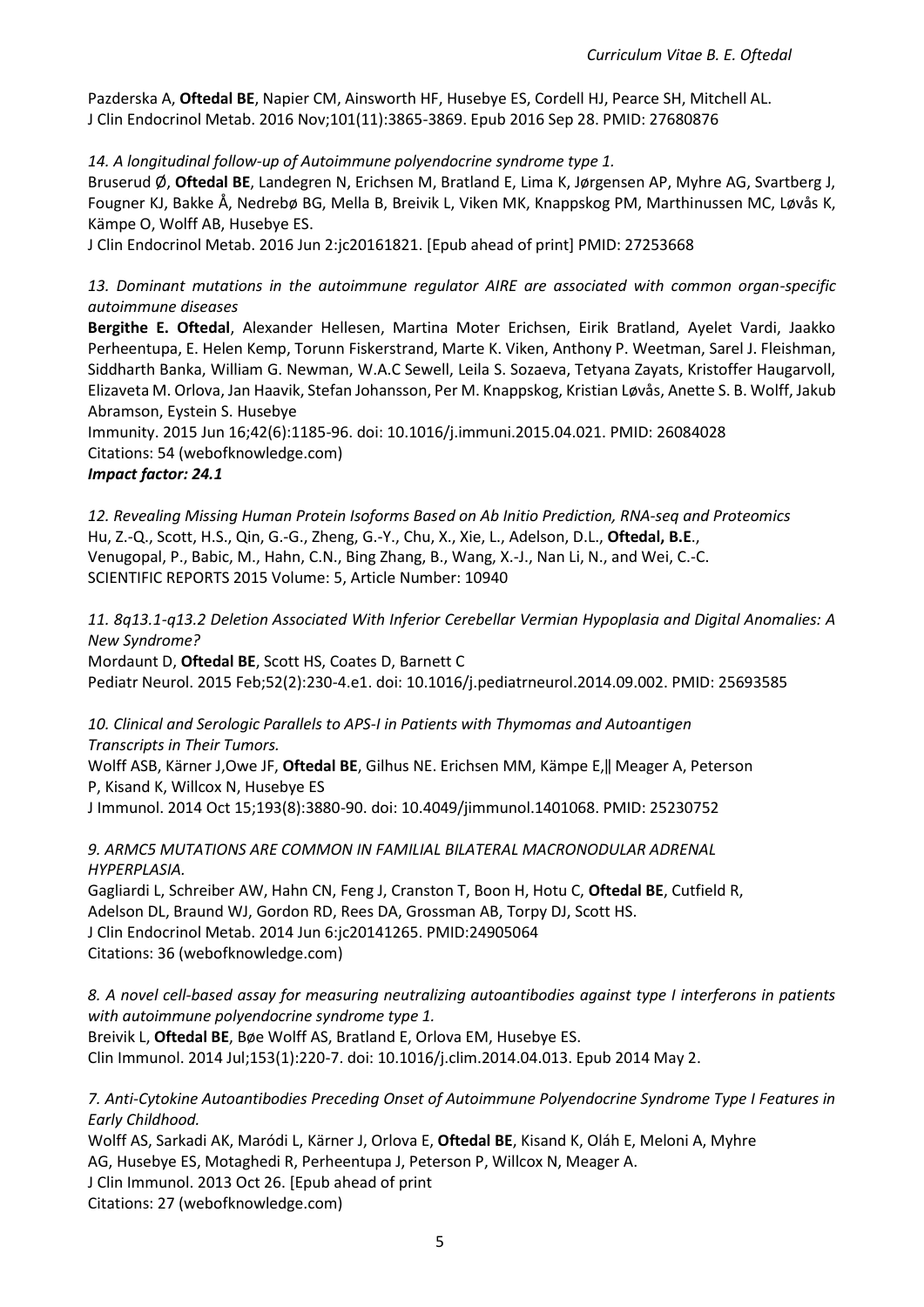*6. Radioligand-Binding Assay Reveals Distinct Autoantibody Preferences for Type I Interferons in APS I and Myasthenia Gravis Subgroups.* 

Hapnes L, Willcox N, **Oftedal BE**, Owe JF, Gilhus NE, Meager A, Husebye ES, Wolff AS. J Clin Immunol. 2011 Nov 30. [Epub ahead of print] PMID: 22127461

*5. Measuring autoantibodies against IL-17F and IL-22 in autoimmune polyendocrine syndrome type I by radioligand binding assay using fusion proteins.* 

**Oftedal BE**, Kämpe O, Meager A, Ahlgren KM, Lobell A, Husebye ES, Wolff AS. Scand J Immunol. 2011 Apr 28. [Epub ahead of print] PMID:21535082

4. *Flow cytometry study of blood cell subtypes reflects autoimmune and inflammatory processes in autoimmune polyendocrine syndrome type I.*  Wolff AS, **Oftedal BE**, Kisand K, Ersvaer E, Lima K, Husebye ES. Scand J Immunol. 2010 Jun;71(6):459-67. PMID: 20500699 Citations: 24 (webofknowledge.com)

3. *Radioimmunoassay for autoantibodies against interferon omega; its use in the diagnosis of autoimmune polyendocrine syndrome type I.* 

**Oftedal BE**, Wolff AS, Bratland E, Kämpe O, Perheentupa J, Myhre AG, Meager A, Purushothaman R, Ten S, Husebye ES.

Clin Immunol. 2008 Oct;129(1):163-9. Epub 2008 Aug 16.PMID: 18708298 Citations: 39 (webofknowledge.com)

2**.** *AIRE variations in Addison's disease and autoimmune polyendocrine syndromes (APS): partial gene deletions contribute to APS I.*  Bøe Wolff AS, **Oftedal B**, Johansson S, Bruland O, Løvås K, Meager A, Pedersen C, Husebye ES, Knappskog PM. Genes Immun. 2008 Mar;9(2):130-6. Epub 2008 Jan 17.PMID: 18200029 Citations: 24 (webofknowledge.com)

1**.** *Ligand-dependent protein interactions of the estrogen receptors using the yeast two-hybrid system.*  **Oftedal BE**, Ladstein S, Telle W, Male R. Ann N Y Acad Sci. 2005 Apr;1040:420-5. PMID: 15891078

# **Review paper:**

4. *B Cells and Autoantibodies in AIRE Deficiency* Anette S. B. Wolff, Sarah Braun, Eystein S. Husebye and **Bergithe E. Oftedal** Biomedicines 2021, 9, 1274. https://doi.org/10.3390/ biomedicines9091274

3*. The prospects of single-cell analysis in autoimmunity.* Sulen A, Islam S, Wolff A, **Oftedal BE**. Scand J Immunol. 2020 Sep 1:e12964. doi: 10.1111/sji.12964.

2. *New ERA of therapy for endocrine autoimmune disorders* **Oftedal BE**, Wolff ASB. Scand J Immunol. 2020 Aug 27. doi: 10.1111/sji.12961.

*1. AIRE-mutations and autoimmune disease.*  Bruserud Ø, **Oftedal BE**, Wolff AB, Husebye ES. Curr Opin Immunol. 2016 Aug 6;43:8-15. doi: 10.1016/j.coi.2016.07.003. [Epub ahead of print] Review. PMID: 27504588

# **Book Chapters:**